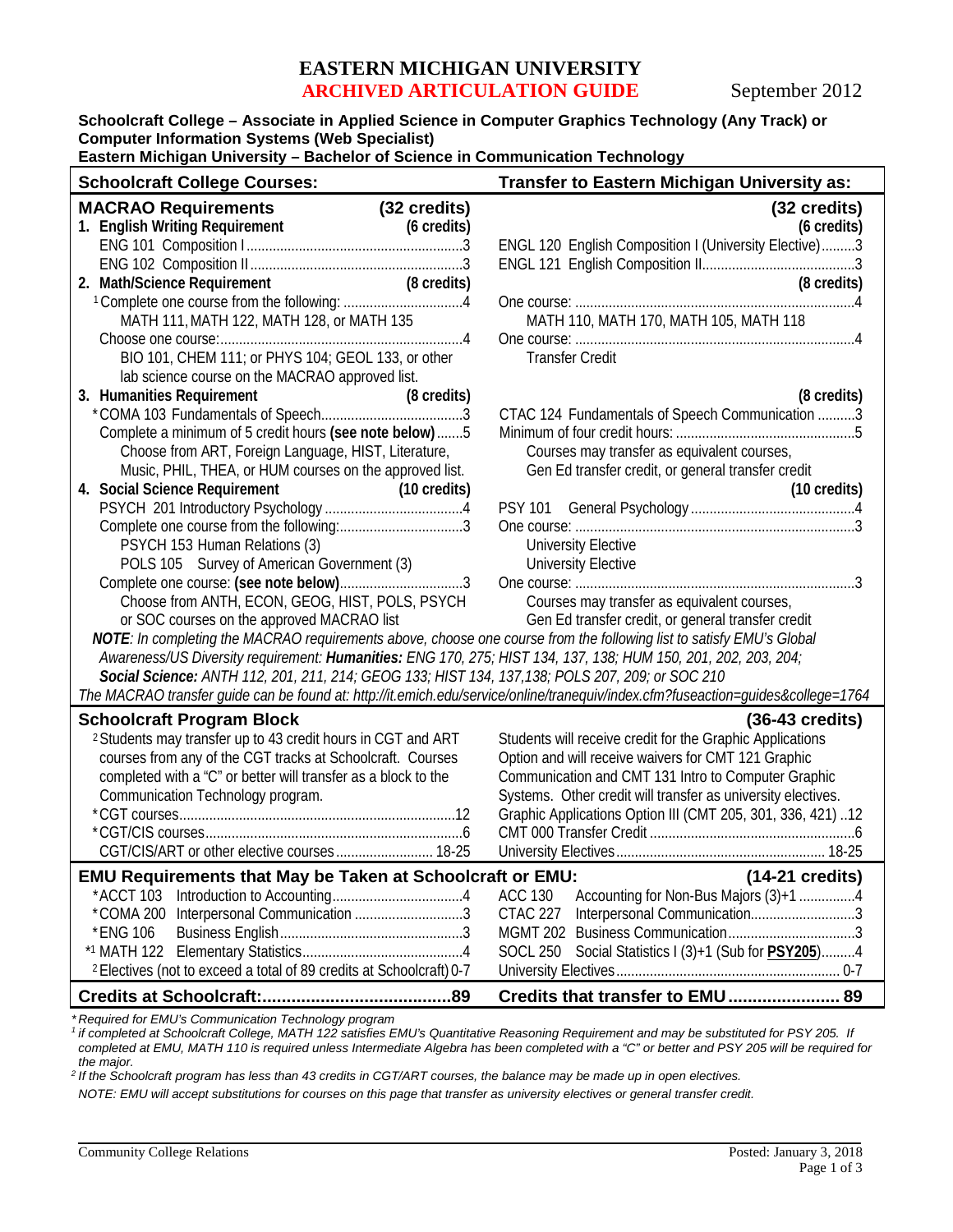## **EASTERN MICHIGAN UNIVERSITY ARCHIVED ARTICULATION GUIDE** September 2012

**Schoolcraft College – Associate in Applied Science in Computer Graphics Technology (Any Track) and Associate in Applied Science in Computer Information Systems (Web Specialist) Eastern Michigan University – Bachelor of Science in Communication Technology**

| <b>Suggested Sequence:</b><br>Courses may not be offered every semester. Consult with<br>program advisor to make a plan of study.                                                                                                                                                                                                                                                                                                                                                                                         |
|---------------------------------------------------------------------------------------------------------------------------------------------------------------------------------------------------------------------------------------------------------------------------------------------------------------------------------------------------------------------------------------------------------------------------------------------------------------------------------------------------------------------------|
|                                                                                                                                                                                                                                                                                                                                                                                                                                                                                                                           |
| (12 credits)<br>CMT 305W Communication Transmission Systems3<br>CTAT 141 Audio and Video production for Non-Majors  3<br>(9 credits)<br>CMT 409 Emerging Technologies in Storage & Retrieval 3<br>CTAT 331 Fund. of Radio Production & Direction (3)<br>CTAT 332 Fund. of Television Production & Dir (3)<br>(14 credits)<br>CMT 425 Communication Tech & Social Change3<br>CMT 470 Senior Seminar in Commun Technology2<br>CMT 387 Cooperative Ed in Interdisciplinary Tech 3<br>CTAC 354 Organizational Communication 3 |
|                                                                                                                                                                                                                                                                                                                                                                                                                                                                                                                           |

*<sup>1</sup> Satisfies EMU's Learning beyond the Classroom requirement.*

*\*\* A minimum of 124 credit hours is required to graduate.*